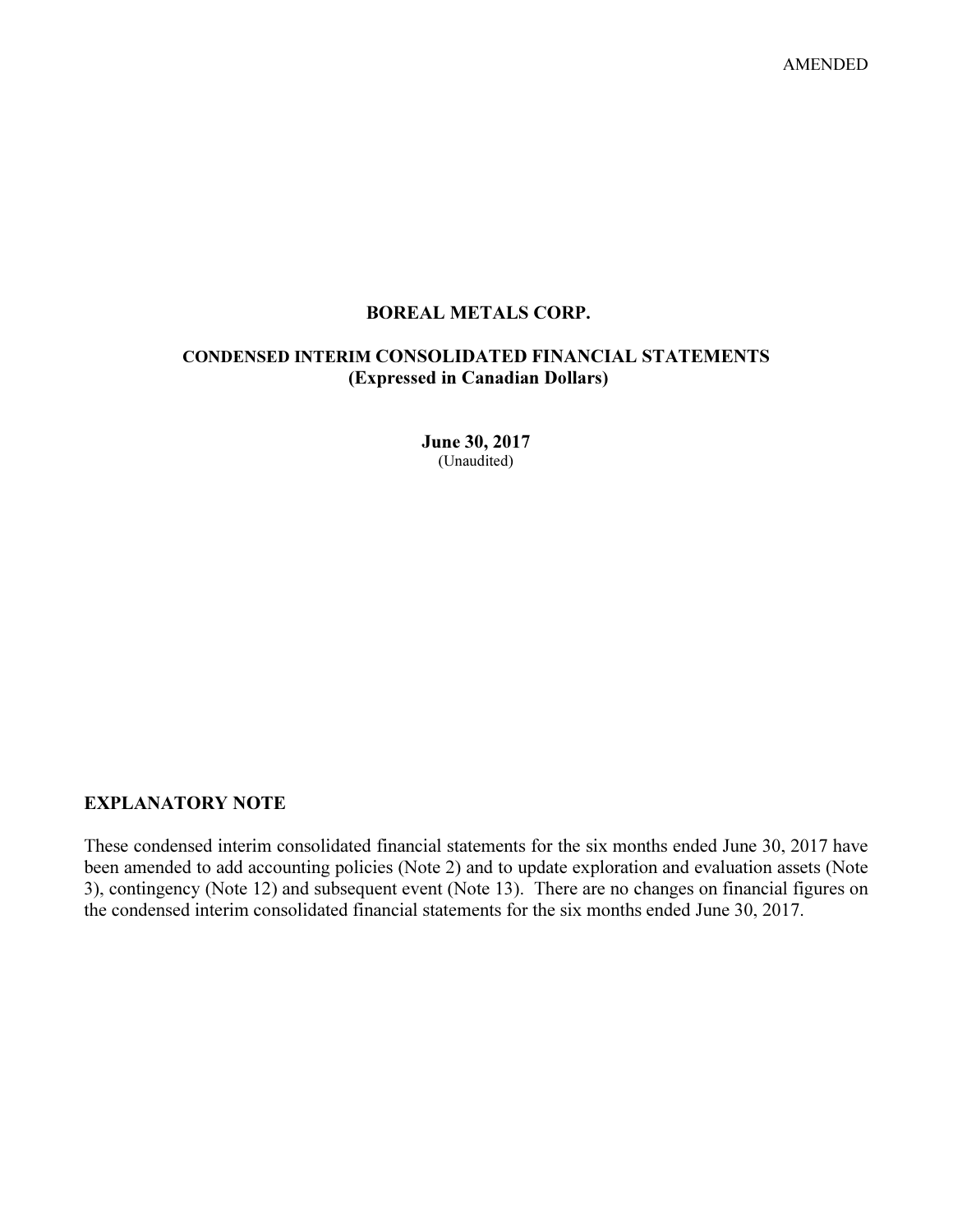# BOREAL METALS CORP. CONDENSED INTERIM CONSOLIDATED STATEMENTS OF FINANCIAL POSITION As at June 30, 2017 and December 31, 2016 (Expressed in Canadian Dollars) (Unaudited)

|                                          | Note |              | June 30, 2017 |              | December 31, 2016 |
|------------------------------------------|------|--------------|---------------|--------------|-------------------|
| <b>ASSETS</b>                            |      |              |               |              |                   |
| <b>Current Assets</b>                    |      |              |               |              |                   |
| Cash                                     |      | $\mathbb{S}$ | 390,770       | \$           | 196,987           |
| GST receivable                           |      |              | 33,288        |              | 8,931             |
|                                          |      |              | 424,058       |              | 205,918           |
| Exploration and evaluation assets        | 3,9  |              | 388,563       |              |                   |
| <b>TOTAL ASSETS</b>                      |      | $\$$         | 812,621       | $\$$         | 205,918           |
| <b>LIABILITIES</b>                       |      |              |               |              |                   |
| <b>Current Liabilities</b>               |      |              |               |              |                   |
| Accounts payable and accrued liabilities | 4    | $\mathbb{S}$ | 163,380       | $\mathbb{S}$ | 87,356            |
| Short-term loan from related party       | 5,7  |              | 17,336        |              | 94,195            |
| Short-term loan                          | 5    |              | 83,565        |              |                   |
|                                          |      |              | 264,281       |              | 181,551           |
| <b>SHAREHOLDERS' EQUITY (DEFICIENCY)</b> |      |              |               |              |                   |
| Share capital                            | 6    |              | 1,063,500     |              | 191,000           |
| Share subscription                       | 13   |              | 315,500       |              | 289,379           |
| Accumulated other comprehensive loss     |      |              | (10, 893)     |              |                   |
| Deficit                                  |      |              | (819,767)     |              | (456, 012)        |
|                                          |      |              | 548,340       |              | 24,367            |
| <b>TOTAL LIABILITIES AND</b>             |      |              |               |              |                   |
| <b>SHAREHOLDERS' EQUITY (DEFICIENCY)</b> |      | \$           | 812,621       | \$           | 205,918           |

Approved and authorized by the Board on October 20, 2017.

| "Karl Antonius" | Jirector | "Jon Sherron | Jirector |
|-----------------|----------|--------------|----------|
| Karl Antonius   |          | Jon Sherron  |          |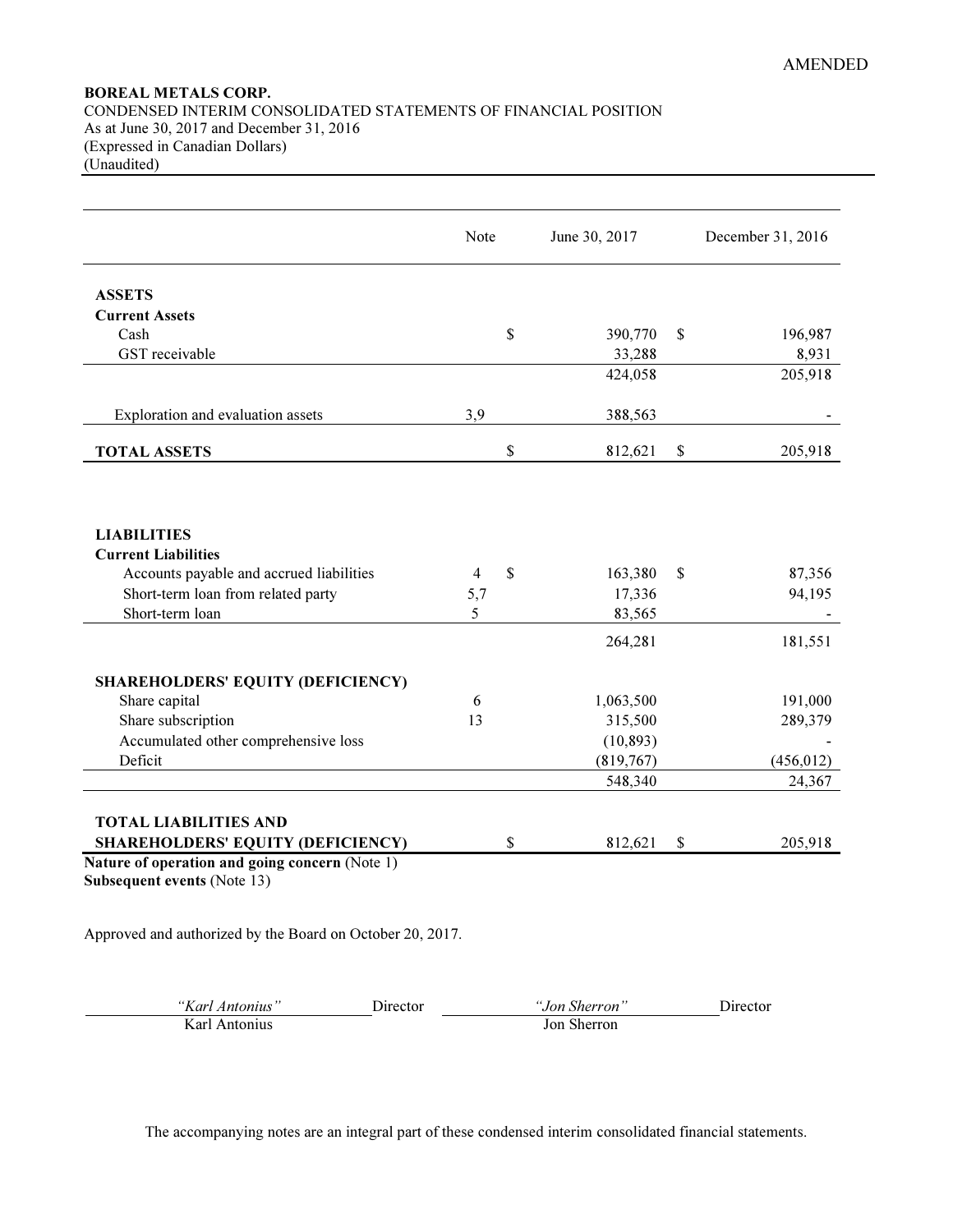# BOREAL METALS CORP. CONDENSED INTERIM CONSOLIDATED STATEMENTS OF LOSS AND COMPREHENSIVE LOSS For the Periods Ended June 30, 2017 and 2016 (Expressed in Canadian Dollars) (Unaudited)

|                                             |      |             | For the Three Months Ended |               | For the Six Months Ended |            |    |           |
|---------------------------------------------|------|-------------|----------------------------|---------------|--------------------------|------------|----|-----------|
|                                             |      |             | June 30,                   |               |                          | June 30,   |    |           |
|                                             | Note |             | 2017                       | 2016          |                          | 2017       |    | 2016      |
|                                             |      |             |                            |               |                          |            |    |           |
| <b>EXPENSES</b>                             |      |             |                            |               |                          |            |    |           |
| Consulting and management fees              | 7    | $\mathbf S$ | 32,220                     | \$            | $\mathbf{s}$             | 52,218     | \$ |           |
| <b>Exploration</b> expense                  | 3    |             | 51,325                     |               |                          | 162,503    |    |           |
| General and administrative costs            |      |             | 17,911                     | 68            |                          | 26,461     |    | 202       |
| Professional fees                           | 7    |             | 62,699                     | 3,227         |                          | 84,187     |    | 8,227     |
| Regulatory, filing and transfer agents fees |      |             | 5,030                      | 4,943         |                          | 5,728      |    | 6,443     |
| Travel expenses                             |      |             | 23,889                     |               |                          | 32,658     |    |           |
| <b>NET LOSS FOR THE PERIOD</b>              |      |             | (193, 074)                 | (8,238)       |                          | (363,755)  |    | (14, 872) |
| <b>OTHER COMPREHENSIVE LOSS</b>             |      |             |                            |               |                          |            |    |           |
| Foreign currency gain(loss) n transactions  |      |             |                            |               |                          |            |    |           |
| with subsidiaries                           |      |             | (444)                      |               |                          | (10, 893)  |    |           |
|                                             |      |             |                            |               |                          |            |    |           |
| <b>TOTAL COMPREHENSIVE LOSS</b>             |      | S.          | (193, 518)                 | \$<br>(8,238) | \$                       | (374, 648) | \$ | (14, 872) |
|                                             |      |             |                            |               |                          |            |    |           |
| Basic and diluted loss per common share     |      | \$          | (0.01)                     | \$<br>(0.00)  | \$                       | (0.02)     | \$ | (0.00)    |
| Weighted average number of common shares    |      |             |                            |               |                          |            |    |           |
| issued and outstanding                      |      |             | 25,710,298                 | 8,610,000     |                          | 17,918,321 |    | 8,610,000 |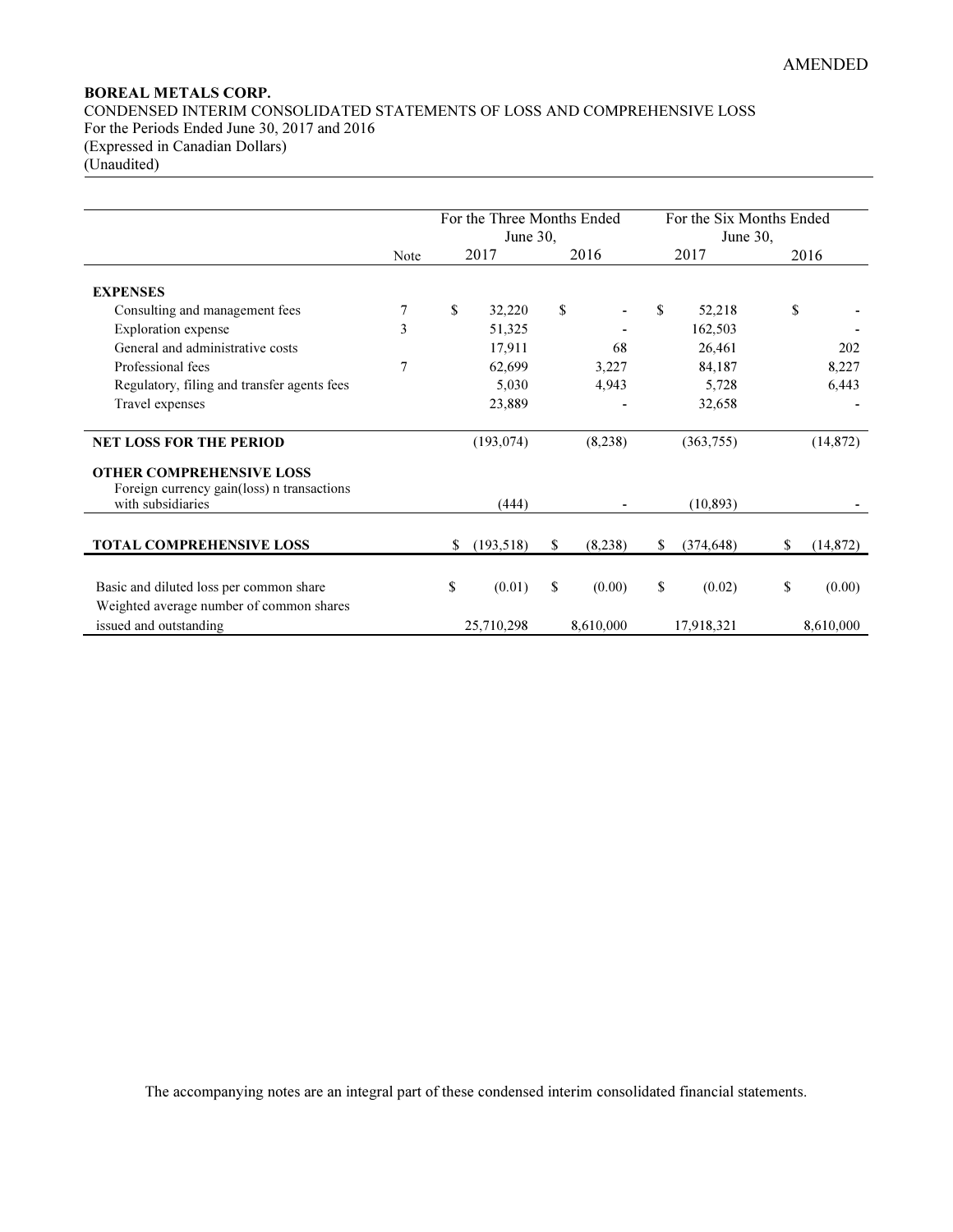# BOREAL METALS CORP. CONDENSED INTERIM CONSOLIDATED STATEMENTS OF CASH FLOWS For the Period Ended June 30, 2017 and 2016 (Expressed in Canadian Dollars) (Unaudited)

|                                                           | For the Six Months Ended June 30, |            |    |           |  |
|-----------------------------------------------------------|-----------------------------------|------------|----|-----------|--|
|                                                           |                                   | 2017       |    | 2016      |  |
| Cash flow provided by (used in):                          |                                   |            |    |           |  |
| <b>CASH FLOW FROM OPERATING ACTIVITIES</b>                |                                   |            |    |           |  |
| Net loss                                                  | \$                                | (363,755)  | \$ | (14, 872) |  |
| Changes in non-cash working capital items:                |                                   |            |    |           |  |
| GST receivable                                            |                                   | (24, 357)  |    | (787)     |  |
| Accounts payable and accrued liabilities                  |                                   | (53, 539)  |    | 602       |  |
|                                                           |                                   | (441, 651) |    | (15,057)  |  |
| <b>CASH FLOWS FROM FINANCING ACTIVITIES</b>               |                                   |            |    |           |  |
| Shares issued for cash                                    |                                   | 334,122    |    |           |  |
| Short-term loan from related party                        |                                   | (76, 859)  |    | (4,516)   |  |
| Short-term loan                                           |                                   | 83,565     |    | 25,000    |  |
| Share subscription                                        |                                   | 305,500    |    |           |  |
|                                                           |                                   | 646,328    |    | 20,484    |  |
| Exchange differences on translation of foreign operations |                                   | (10, 893)  |    |           |  |
| Increase in cash                                          |                                   | 193,783    |    | 5,427     |  |
| Cash - beginning of period                                |                                   | 196,987    |    | 77        |  |
| Cash - end of period                                      | \$                                | 390,770    | \$ | 5,504     |  |
|                                                           |                                   |            |    |           |  |
| Supplemental Cash Flow                                    |                                   |            |    |           |  |
| Cash paid for interest                                    | \$                                |            | \$ |           |  |
| Cash paid for income taxes                                | \$                                |            | \$ |           |  |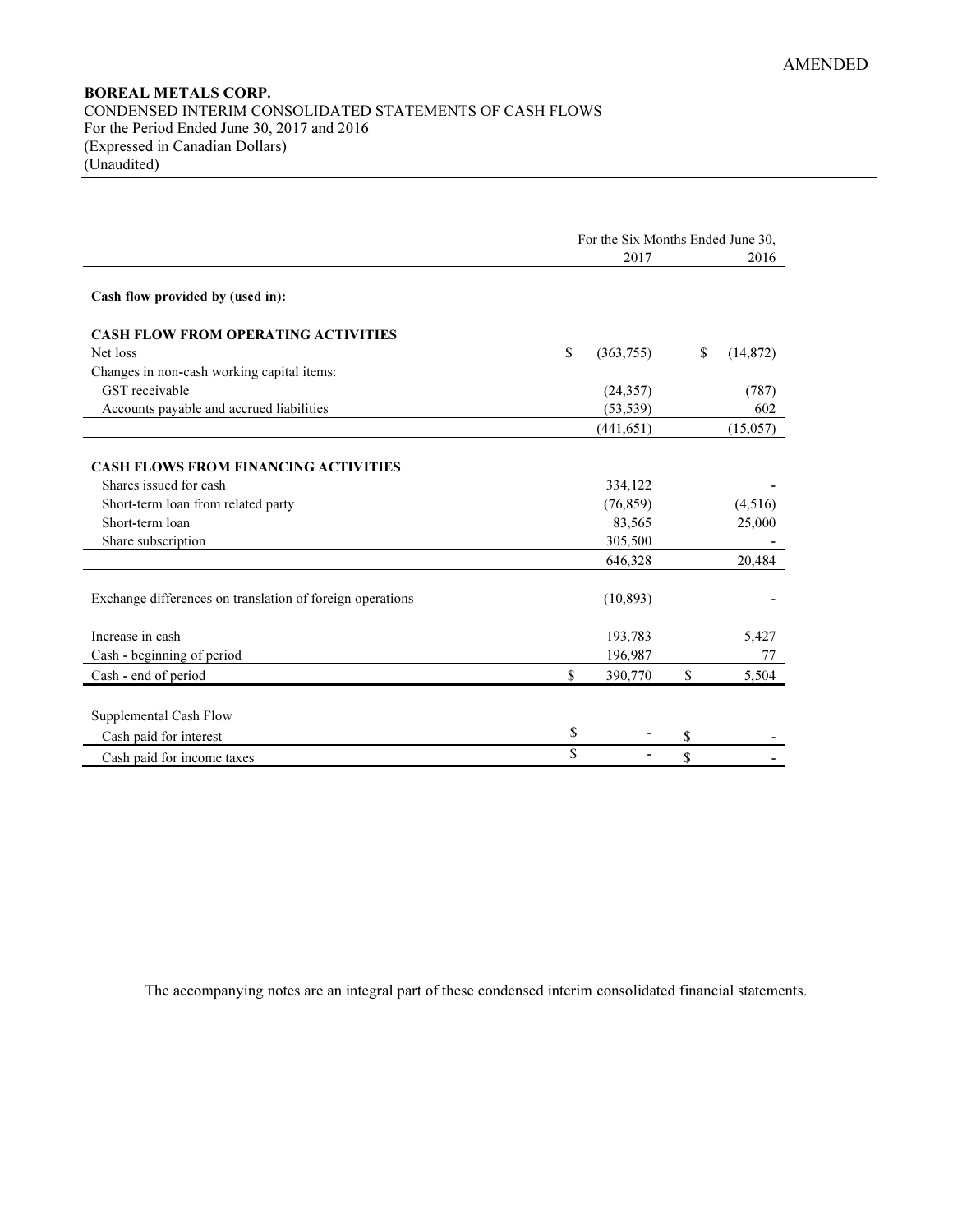# BOREAL METALS CORP. CONDENSED INTERIM CONSOLIDATED STATEMENTS OF CHANGES IN SHAREHOLDERS' EQUITY (DEFICIENCY) For the Periods Ended June 30, 2017 and 2016 (Expressed in Canadian Dollars) (Unaudited)

|                                                                     |              | <b>Share Capital</b> |    |           |          | <b>Share</b>             |      | Acc. Other                    |            |               |            |
|---------------------------------------------------------------------|--------------|----------------------|----|-----------|----------|--------------------------|------|-------------------------------|------------|---------------|------------|
|                                                                     | <b>Notes</b> | <b>Number</b>        |    | Amount    |          | <b>Subscription</b>      |      | Com. loss                     | Deficit    |               | Total      |
| <b>Balance at December 31, 2015</b>                                 |              | 8,610,000            | S. | 191,000   | \$       | $\overline{\phantom{0}}$ | \$   | \$<br>$\blacksquare$          | (284, 471) | <sup>\$</sup> | (93, 471)  |
| Net loss for the period                                             |              |                      |    |           |          |                          |      |                               | (14, 872)  |               | (14, 872)  |
| Balance June 30, 2016                                               |              | 8,610,000            | S  | 191,000   | <b>S</b> | ۰.                       | - \$ | S<br>$\overline{\phantom{0}}$ | (299, 343) | S             | (108, 343) |
|                                                                     |              |                      |    |           |          |                          |      |                               |            |               |            |
| <b>Balance at December 31, 2016</b><br>Shares issued on acquisition |              | 8,610,000            | S  | 191,000   | S        | 289,379                  | S    | S<br>$\blacksquare$           | (456, 012) | -S            | 24,367     |
| of Swedish Companies                                                | 6,9          | 1,713,390            |    | 85,670    |          |                          |      | $\overline{\phantom{a}}$      |            |               | 85,670     |
| Shares issued                                                       | 6            | 12,270,000           |    | 613,500   |          | (279, 379)               |      |                               |            |               | 334,121    |
| Shares issued as per<br>acquisition agreement                       | 6,9          | 3,466,610            |    | 173,330   |          |                          |      |                               |            |               | 173,330    |
| Obligations to issue shares                                         | 13           |                      |    |           |          | 305,500                  |      | $\overline{\phantom{a}}$      |            |               | 305,500    |
| Currency translation<br>adjustment                                  |              |                      |    |           |          |                          |      | (10, 893)                     |            |               | (10, 893)  |
| Net loss for the period                                             |              |                      |    |           |          |                          |      |                               | (363, 755) |               | (363, 755) |
| Balance June 30, 2017                                               |              | 26,060,000           | S  | 1,063,500 | S        | 315,500                  | S    | (10, 893)<br>S                | (819,767)  | -S            | 548,340    |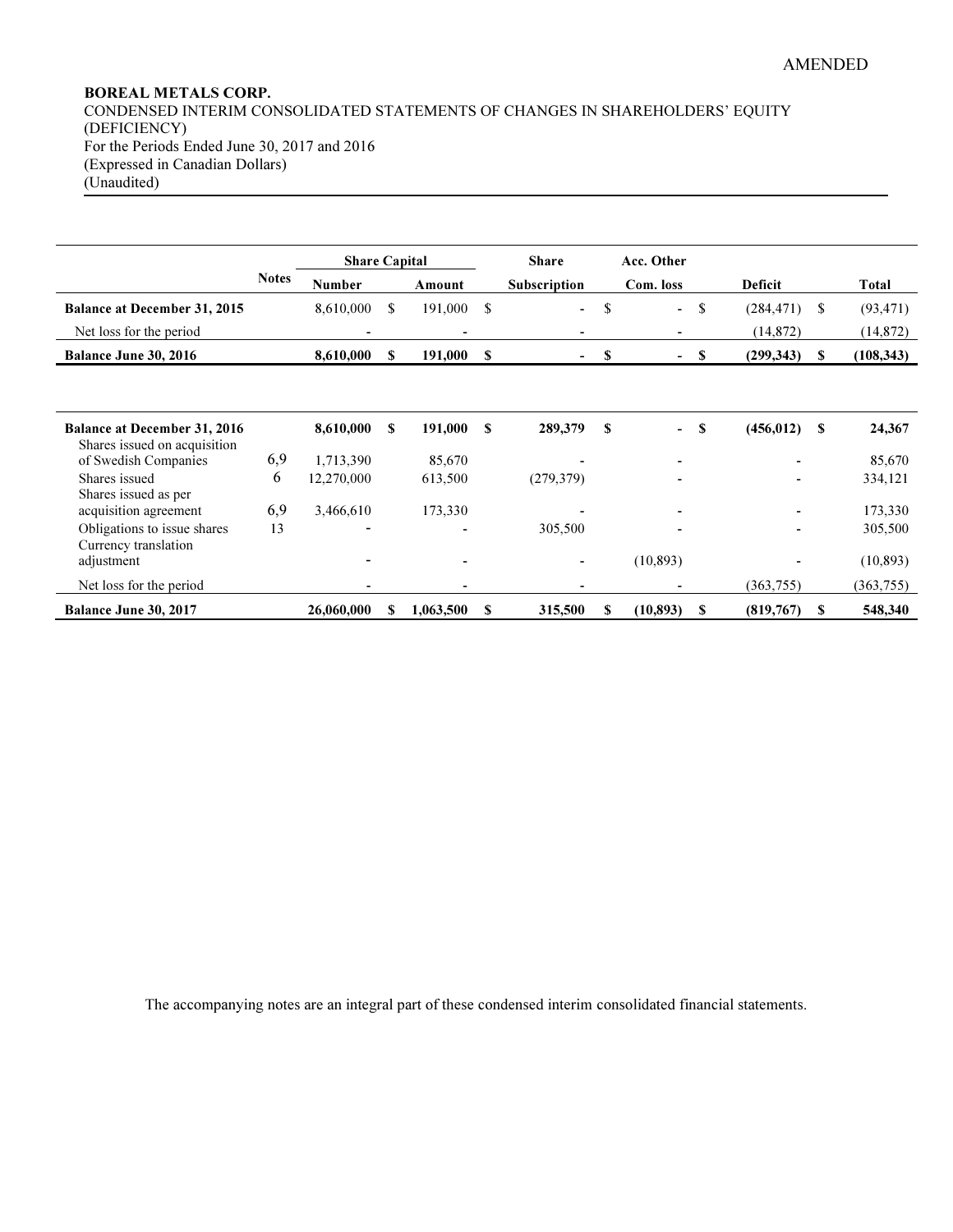## 1. NATURE OF OPERATIONS AND GOING CONCERN

Boreal Metals Corp. (the "Company") was incorporated under the Business Corporations Act, British Columbia on December 31, 2013 and is considered to be in the exploration stage with respect to its mineral properties. On November 7, 2016, the Company changed its name to Boreal Metals Corp. The Company's head office address is 340 - 233 West 1st Street, North Vancouver, BC V7M 1B3.

On April 1, 2014, the Company commenced trading on the Canadian Securities Exchange ("CSE") under the trading symbol "EFM". On April 12, 2016, the CSE delisted the Company for being in default of CSE requirements. As of the date of the financial statements the Company's common shares were delisted from trading on the CSE.

On February 14, 2017, the Company closed its share purchase agreement with Eurasian Minerals Inc. ("Eurasian") and has acquired two companies with exploration stage assets in Scandinavia. The companies were wholly-owned subsidiaries of Eurasian which together domiciled a portfolio of four base and precious metal exploration projects, two in Sweden and two in Norway. EMX Exploration Scandinavia AB and Iekelvare Minerals AB (together referred to as the "Swedish Companies") are now wholly-owned subsidiaries of the Company (Note 9).

The Company is in the process of exploring and developing its mineral property and has not yet determined whether the properties contain reserves that are economically recoverable. The recoverability of the amounts shown for mineral properties and related exploration and evaluation assets are dependent upon the existence of economically recoverable reserves, the ability of the Company to obtain necessary financing to complete the development of those reserves and upon future profitable production.

These consolidated financial statements have been prepared by management on a going concern basis which assumes that the Company will be able to realize its assets and discharge its liabilities in the normal course of business for the foreseeable future. The Company has incurred ongoing losses and expects to incur further losses in the development of its business. At June 30, 2017, the Company had cash of \$390,770, working capital of \$159,777 and accumulated deficit of \$819,767, all of which casts significant doubt about the Company's ability to continue as a going concern. The continuing operations of the Company are dependent upon its ability to continue to raise adequate financing and to commence profitable operations in the future and repay its liabilities arising from normal business operations as they become due.

The consolidated financial statements do not include any adjustments relating to the recoverability and classification of recorded asset amounts and classification of liabilities that might be necessary should the Company be unable to continue in existence.

## 2. BASIS OF PREPARATION AND SIGNIFICANT ACCOUNTING POLICIES

# Basis of Presentation, functional currency and basic of consolidation

These unaudited condensed interim consolidated financial statements have been prepared in accordance with IAS 34 – Interim Financial Reporting ("IAS 34") as issued by the International Accounting Standards Board ("IASB"). Accordingly, certain disclosures included in annual financial statements prepared in accordance with International Financial Reporting Standards ("IFRSs") as issued by the IASB have been condensed or omitted.

The consolidated financial statements have been prepared on a historical cost basis except for certain financial assets that are measured at fair value. In addition, these consolidated financial statements have been prepared using the accrual basis of accounting, except for cash flow information.

The presentation and functional currency of the Company and its subsidiaries is the Canadian dollar. All dollar amounts presented are in Canadian dollars unless otherwise specified.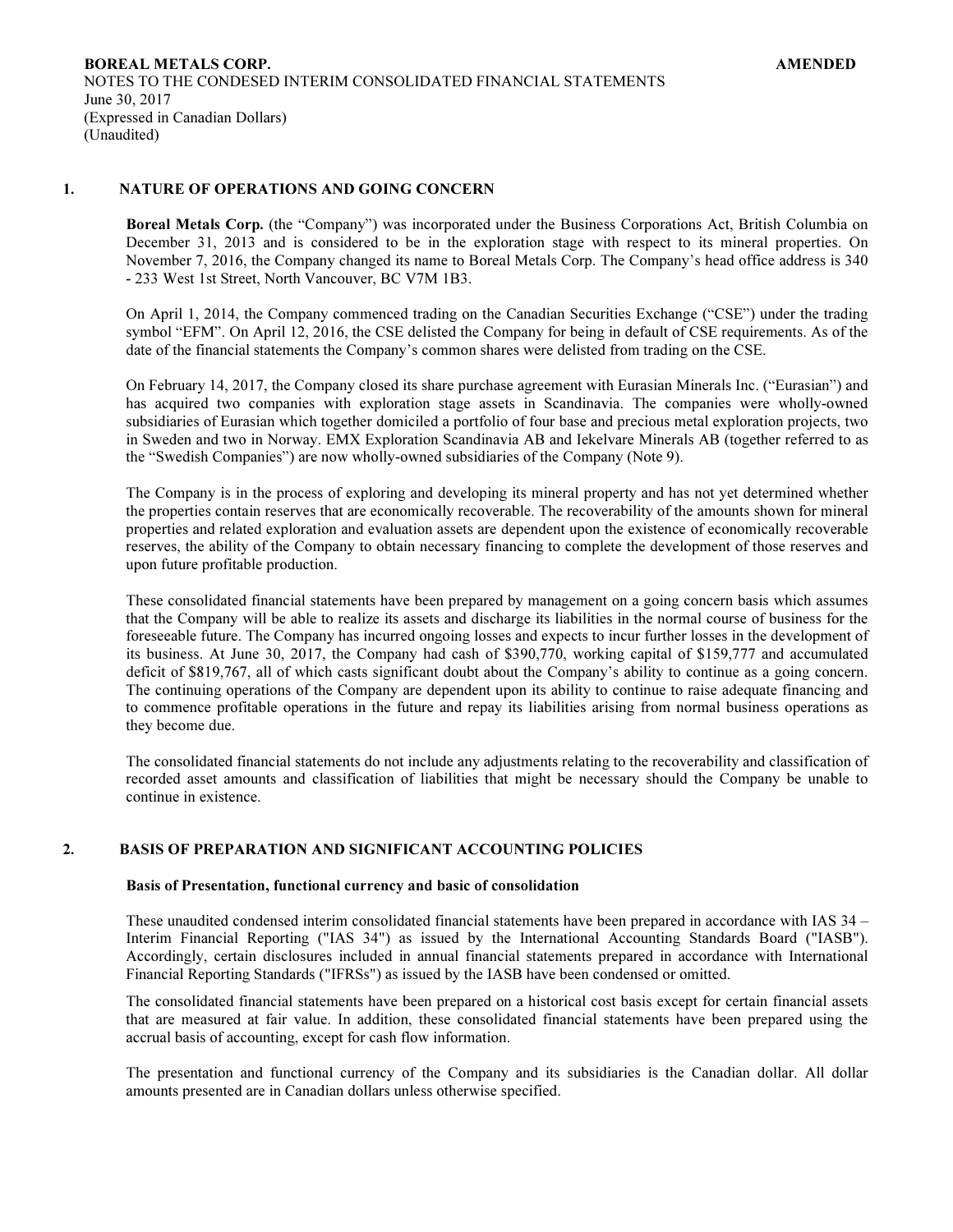These consolidated financial statements incorporate the financial statements of the Company and its wholly controlled subsidiary, First Ferro Mining Ltd. ("First Ferro", currently dormant), and newly acquired EMX Exploration Scandinavia AB and Iekelvare Minerals AB (together referred to as the "Swedish Companies") (Note 9). Control exists when the Company has the power, directly or indirectly, to govern the financial and operating policies of an entity so as to obtain benefits from its activities. All significant intercompany transactions and balances have been eliminated.

The condensed interim consolidated financial statements do not include all the information and disclosures required in the annual financial statements and should be read in conjunction with the Company's annual financial statements for the year ended December 31, 2016, which have been prepared in accordance with IFRS.

The accounting policies applied in the preparation of these condensed interim consolidated financial statements are consistent with those applied and disclosed in the Company's audited consolidated financial statements for the year ended December 31, 2016.

The Company's interim results are not necessarily indicative of its results for a full year.

## Mineral properties

 The Company charges to operations all exploration and evaluation expenses incurred prior to the determination of economically recoverable reserves. These costs would also include periodic fees such as license and maintenance fees.

 The Company capitalizes direct mineral property acquisition costs and those expenditures incurred following the determination that the property has economically recoverable reserves. Mineral property acquisition costs include cash consideration and the fair value of common shares issued for mineral property interests, pursuant to the terms of the relevant agreement. These costs are amortized over the estimated life of the property following commencement of commercial production, or written off if the property is sold, allowed to lapse or abandoned, or when impairment in value has been determined to have occurred. A mineral property is reviewed for impairment whenever events or changes in circumstances indicate that its carrying amount may not be recoverable.

 Although the Company has taken steps to verify the title to mineral properties in which it has an interest, in accordance with industry practice for the current stage of exploration of such properties, these procedures do not guarantee the Company's title. Property title may be subject to unregistered prior agreements or transfers and title may be affected by undetected defects.

#### Provision for decommissioning and restoration

 The Company recognizes provisions for statutory, contractual, constructive or legal obligations associated with the reclamation of mineral properties in the year in which it is probable that an outflow of resources will be required to settle the obligation and when a reliable estimate of the amount can be made. Initially, a provision for a decommissioning liability is recognized based on expected cash flows required to settle the obligation and discounted at a pre-tax rate specific to the liability. The capitalized amount is depreciated on the same basis as the related asset. Following the initial recognition of the decommissioning liability, the carrying amount of the liability is increased for the passage of time and adjusted for changes to the current market based discount rate and the amount or timing of the underlying cash flows needed to settle the obligation. The increase in the provision due to passage of time is recognized as interest expense. Significant judgments and estimates are involved in forming expectations of the amounts and timing of future closure and reclamation cash flows.

### Significant accounting judgments and estimates

 The preparation of consolidated financial statements in conformity with IFRS requires management to make certain estimates, judgments and assumptions that affect the reported amounts of assets and liabilities at the date of the consolidated financial statements and the reported revenues and expenses during the year. Although management uses historical experience and its best knowledge of the amount, events or actions to form the basis for judgments and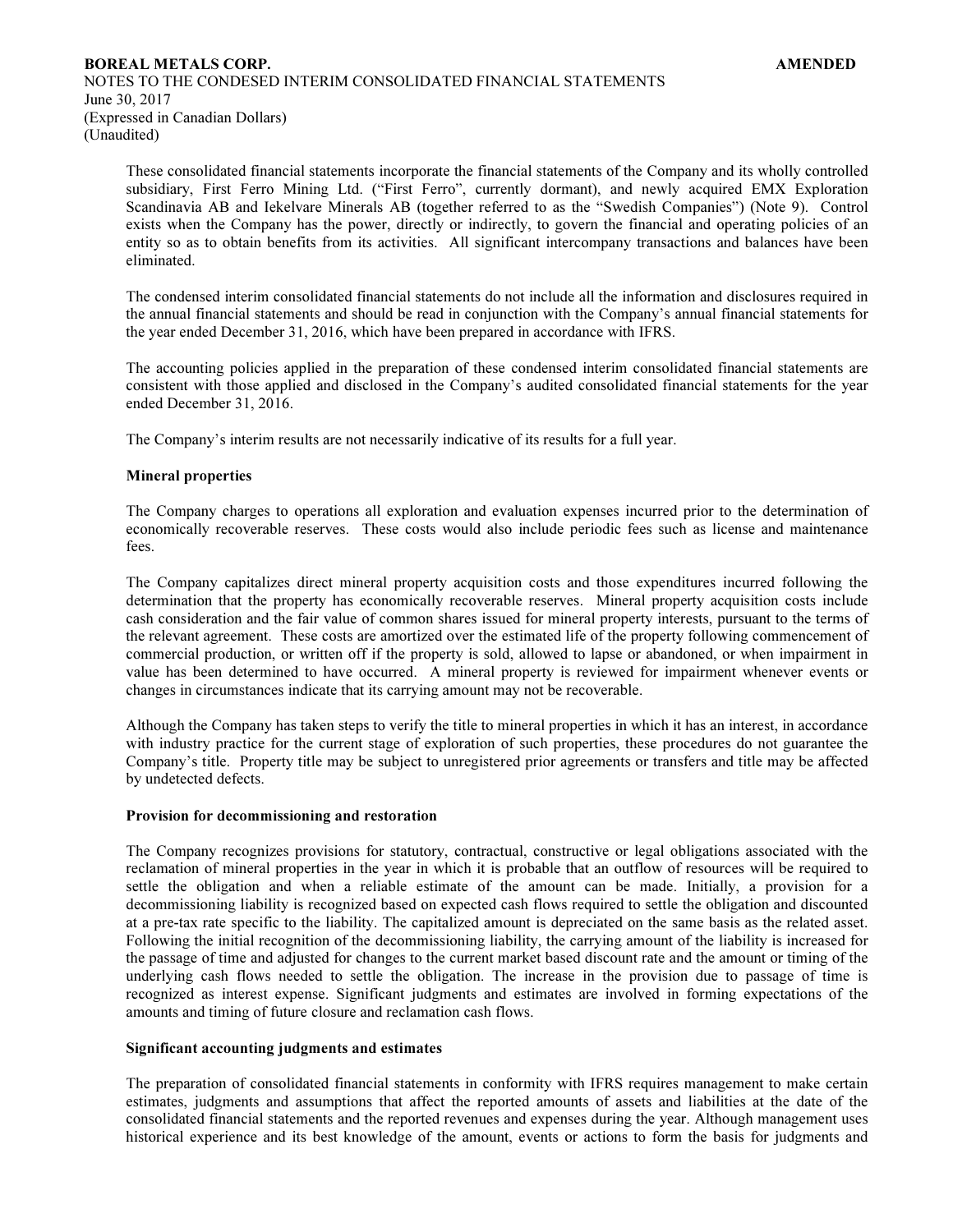estimates, actual results may differ from these estimates. The most significant accounts that require estimates as the basis for determining the stated amounts include valuation of share-based payments and recognition of deferred income tax amounts and provision for restoration, rehabilitation and environmental costs.

Critical judgments exercised in applying accounting policies that have the most significant effect on the amounts recognized in the financial statements are as follows:

#### Economic recoverability and probability of future economic benefits of mineral properties

Management has determined that mineral property costs incurred which were capitalized have future economic benefits and are economically recoverable. Management uses several criteria in its assessments of economic recoverability and probability of future economic benefits including geological and metallurgic information, history of conversion of mineral deposits to proven and probable reserves, scoping and feasibility studies, accessible facilities, existing permits and life of mine plans.

### Determination of functional currency

The Company determines the functional currency through an analysis of several indicators such as expenses and cash flow, financing activities, retention of operating cash flows, and frequency of transactions with the reporting entity.

### Accounting Standards Issued But Not Yet Effective

The Company has not yet adopted the following revised or new IFRS that have been issued but were not yet effective as at December 31, 2016:

- IFRS 9, Financial Instruments (effective date January 1, 2018) introduces new requirements for the classification and measurement of financial assets and liabilities.
- IFRS 16, Leases is a new standard that sets out the principles for recognition, measurement, presentation and disclosure of leases including guidance for both parties to a contract, the lessee and the lessor. The new standard eliminates the classification of leases as either operating or finance leases as is required by IAS 17 and instead introduces a single lessee accounting model. This standard is effective for the years beginning on or after January 1, 2019.

The Company is currently assessing the impact that these new accounting standards will have on the financial statements.

## 3. EXPLORATION AND EVALUATION ASSETS

On February 14, 2017, the Company closed its share purchase agreement with Eurasian Minerals Inc. ("Eurasian") and has acquired two companies with exploration stage assets in Scandinavia. The companies were wholly-owned subsidiaries of Eurasian which together domiciled a portfolio of four base and precious metal exploration projects, two in Sweden and two in Norway. EMX Exploration Scandinavia AB and Iekelvare Minerals AB (together referred to as the "Swedish Companies") are now wholly-owned subsidiaries of the Company (Note 9).

|                                 | <b>Swedish Properties</b> |
|---------------------------------|---------------------------|
| Balance as of December 31, 2016 |                           |
| Property acquisition costs      | 388,563                   |
|                                 |                           |
| Balance as of June 30, 2017     | 388.563                   |

The Company is the owner of mining license located in Norway known as the Tynset licenses and Burfjord licenses and Sweden known as Gumsberg and Adak VMS Projects.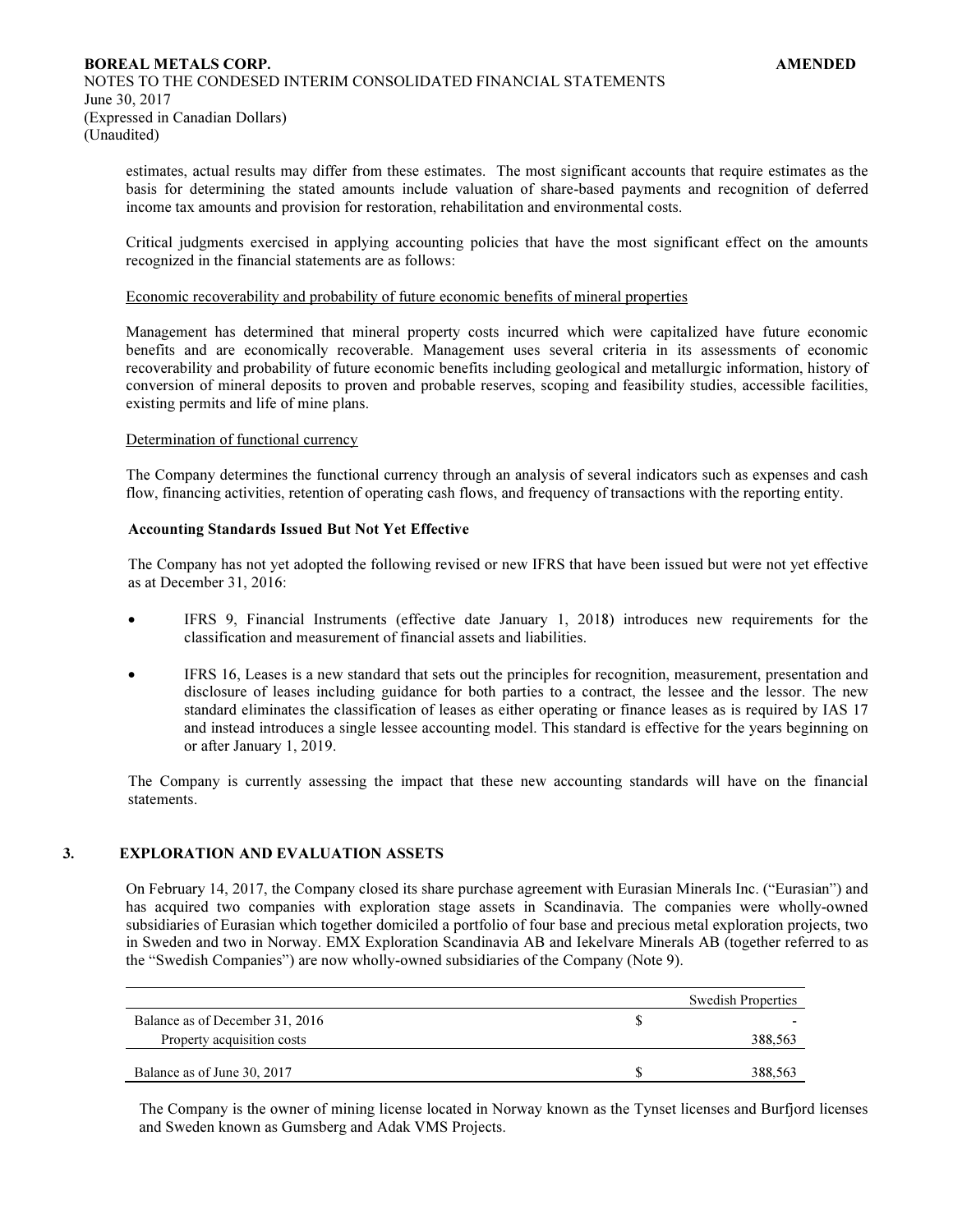## Tynset VMS project (Røros District, Norway)

The Tynset project is comprised of certain exploration licenses in the Røros Mining District of central Norway.

#### Burfjord IOCG project (Alta Region, Norway)

The Burfjord project is comprised of certain exploration licenses near Kåfjord, Norway.

Gumsberg VMS Project (Bergslagen district, Sweden)

The Gumsberg project consists of certain exploration licenses in the Bergslagen Mining District of southern Sweden.

## Adak VMS Project (Sweden)

Adak exploration license is located in Skellefteå Mining District.

In the period ended June 30, 2016, the total of \$162,503 exploration costs were incurred by the Company as follows:

| <b>Exploration</b> expenses                 | Adak   | Gumsberg | Burfjord | Tynset         | Total   |
|---------------------------------------------|--------|----------|----------|----------------|---------|
| <b>Exploration</b> licenses                 | -      | 33,010   | 5.943    | 3,279          | 42,231  |
| Field work                                  | -      |          | 35,648   | $\blacksquare$ | 35,648  |
| Geological                                  | 18.809 | 35,094   | 28.899   | 1.822          | 84,624  |
| Total exploration costs<br>incurred in 2017 | 18,809 | 68.104   | 70.490   | \$ 5,101       | 162.503 |

## 4. ACCOUNTS PAYABLE AND ACCRUED LIABILITIES

As at June 30, 2017 and December 31, 2015 accounts payable and accrued liabilities consists of the followings:

|                     | June 30, 2017 | December 31, 2016 |
|---------------------|---------------|-------------------|
| Accounts payable    | 163.380       | 82,806            |
| Accrued liabilities | -             | 4,550             |
|                     | 163,380       | 87,356            |

# 5. SHORT-TERM LOANS

# Short-term loan from related party

As at June 30, 2017, the Company's director advanced to the Company a total amount of \$17,336 (December 31, 2016 - \$94,195) by the way of short-term loans.

#### Short-term loan

As of June 30, 2017, \$83,565 (December 31, 2016 - \$Nil) was advances to the Company by the way of short-term loans.

These loans are unsecured, non-interest bearing and due on demand loans.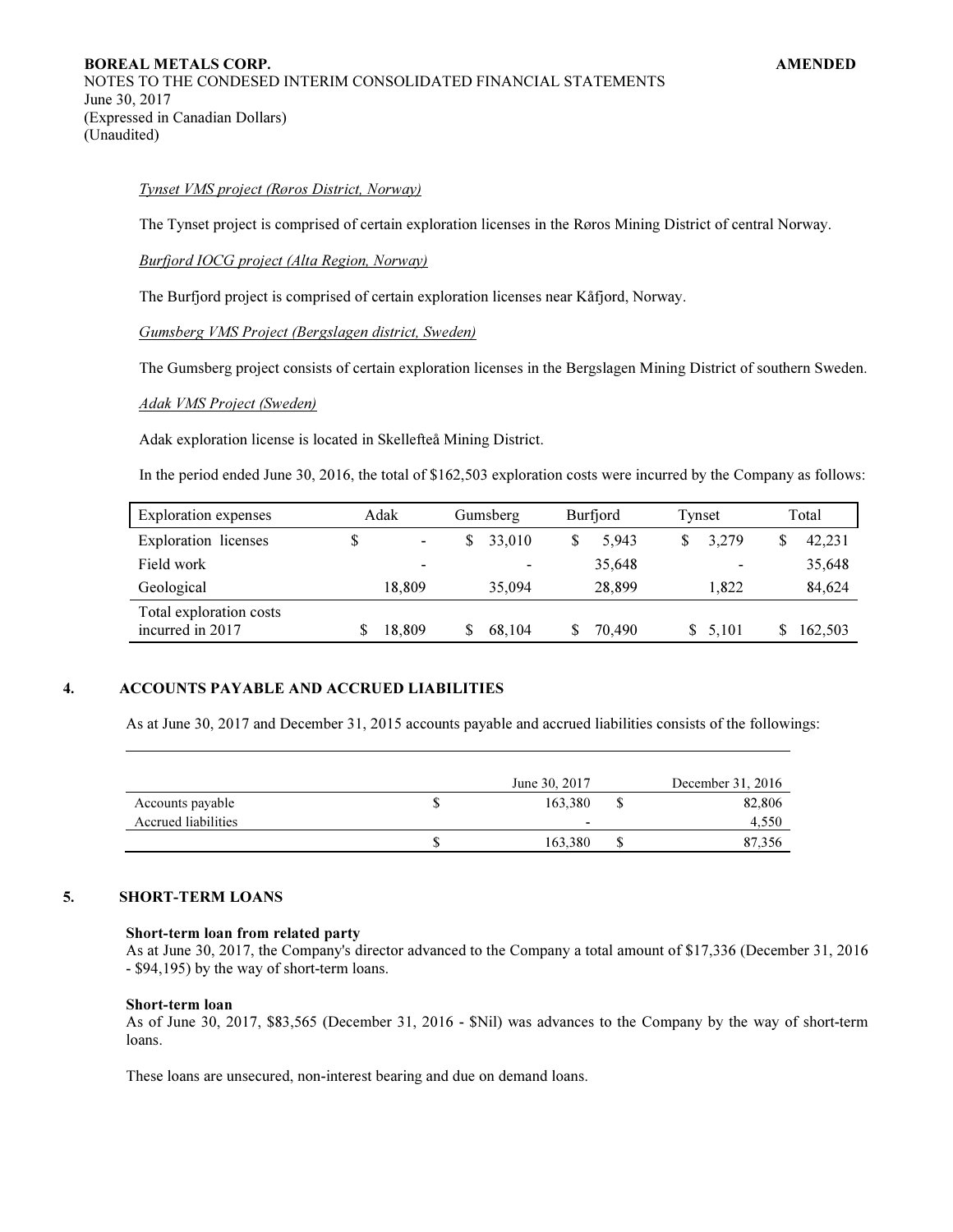## 6. SHARE CAPITAL

#### Authorized share capital

The authorized share capital of the Company is an unlimited number of common shares without par value. All issued shares, consisting only of common shares are fully paid.

#### Issued share capital

As at June 30, 2017, there were 26,060,000 common shares issued and outstanding and December 31, 2016 8,610,000.

During the period ended June 30, 2017

On February 14, 2017, the Company issued 1,713,390 common shares to Eurasian on the acquisition of the Swedish Companies. The shares were fair valued at \$85,670 (Note 9).

On April 4, 2017, the Company closed a non-brokered private placement of 12,270,000 units at \$0.05 per unit for proceeds of \$613,500. Each unit consists of one common share and one-half of one transferable share purchase warrant, exercisable into one additional common share at a price of \$0.10 per share for a period of one year.

On April 4, 2017, 3,466,610 shares were issued to Eurasian at no additional cost due to the Company's obligation to maintain Eurasian 19.9% equity ownership in the Company, until \$5,000,000 in equity has been raised (Note 9).

During the year ended December 31, 2016

No shares were issued in the year ended December 31, 2016.

As at June 30, 2017 and December 31, 2016, there were no stock options outstanding.

# Warrants

A summary of the changes in the Company's share purchase warrants during the period ended June 30, 2017 are as follows:

| Expiry date               | price  | (years) | Exercise WARC life December 31,<br>2016 | Granted   | Exercised | Expired/<br>Cancelled    | June $30$ ,<br>2017 |
|---------------------------|--------|---------|-----------------------------------------|-----------|-----------|--------------------------|---------------------|
| April 4, 2018             | \$0.10 | 0.76    | $\overline{\phantom{a}}$                | 6,135,000 | ۰         | ٠                        | 6,135,000           |
| <b>TOTAL</b>              |        |         | $\blacksquare$                          | 6,135,000 | -         |                          | 6,135,000           |
| Weighted average<br>price |        |         | $\blacksquare$                          | 0.10      | ۰.        | $\overline{\phantom{0}}$ | 0.10                |

#### Reserves

Foreign currency translation reserve records exchange differences arising from translation of the Company's subsidiaries results and financial position from its functional currency into the presentation currency.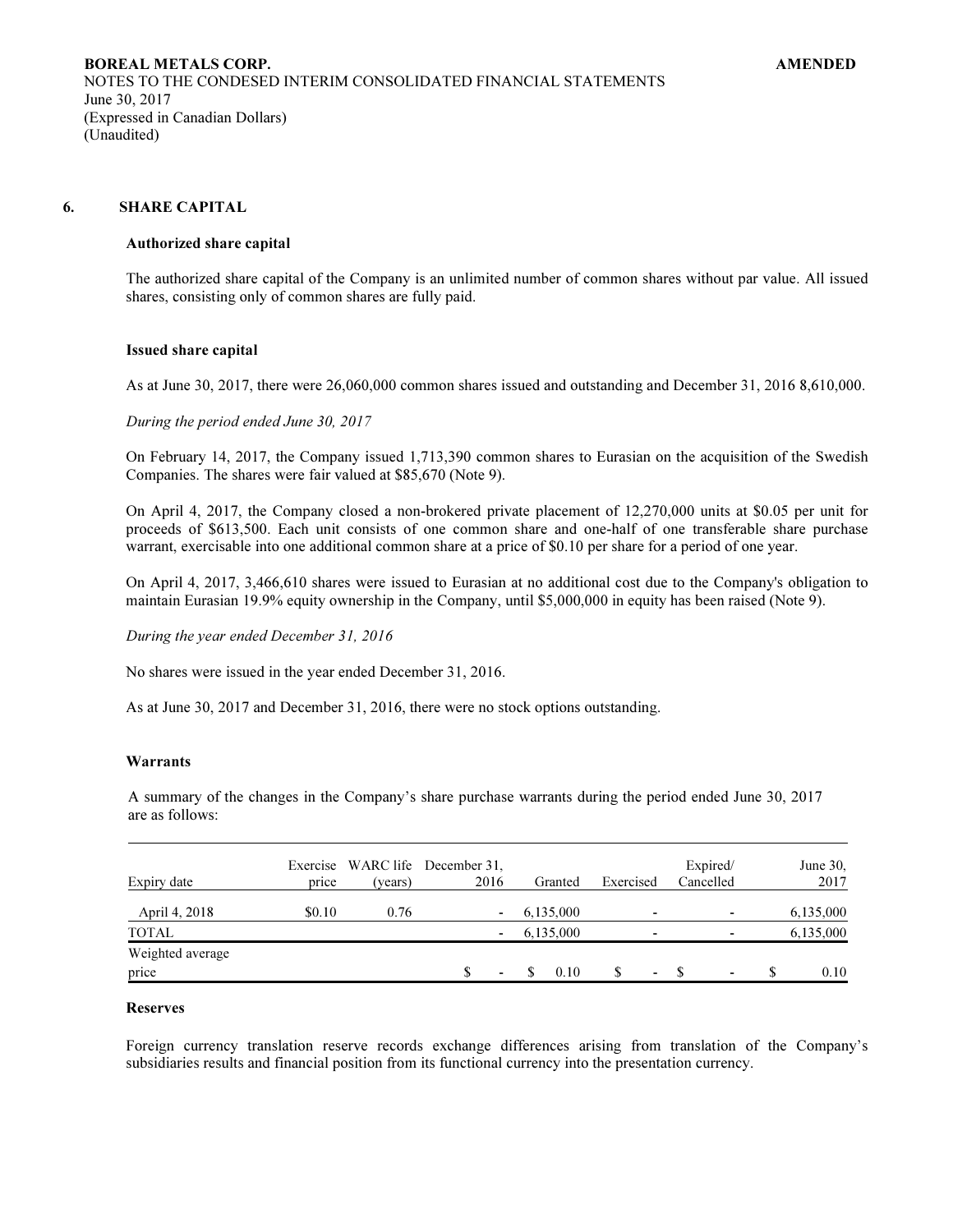# 7. RELATED PARTY TRANSACTIONS

Key management personnel include the Chief Executive Officer ("CEO"), Chief Financial Officer ("CFO") and Directors of the Company.

During the period ended June 30, 2017, the Company accrued a total of \$61,278 (2015 - \$Nil) of consulting and management fees to its directors. As of June 30, 2017, \$88,512 (December 31, 2016 - \$8,100) is payable to these directors.

As at June 30, 2017, the Company's director advanced to the Company an amount of \$17,336 (December 31, 2016 - \$94,195) by the way of short-term loans. This is an unsecured, non-interest bearing and due on demand loan.

All related party transactions are in the normal course of operations and have been measured at the agreed to amounts, which is the amount of consideration established and agreed to by the related parties.

#### 8. SEGMENT INFORMATION

The Company is engaged in one business activity, being the acquisition, exploration and development of base and precious metal. The two geographical segments are Canada and Scandinavia. All non-current assets are held solely in the Scandinavia segment.

Summarized financial information on the geographic segments the Company operates in are as follows:

| For the period ended June 30, 2017 | Canada                   | <i>Scandinavia</i> | Consolidated |
|------------------------------------|--------------------------|--------------------|--------------|
| Exploration and evaluation assets  | $-$ S                    | 388.563            | 388,563      |
| Exploration expense                | $\overline{\phantom{a}}$ | 162.503            | 162,503      |
| Loss for the period                | 100.210                  | 263.545            | 363.754      |

## 9. ACQUISITION OF THE SWEDISH COMPANIES

February 14, 2017, the Company has closed its share purchase agreement via a share exchange transaction with Eurasian Minerals Inc. and acquired two companies that were wholly-owned subsidiaries of Eurasian Minerals which together represent a portfolio of four Scandinavian base and precious metal (zinc-lead-copper-silver-gold) exploration projects including Gumsberg and Adak exploration assets in Sweden and the Tynset and Burfjord assets in Norway. EMX Exploration Scandinavia AB and Iekelvare Minerals AB (together referred to as the "Swedish Companies") are now wholly-owned subsidiaries of the Company.

To acquire the Swedish Companies, the Company issued 1,713,390 of its common shares to Eurasian which represents a 19.9% equity ownership in the Company at the present time and will have the continuing obligation to issue additional shares to maintain 19.9% interest, at no additional cost to Eurasian, until the Company has raised CDN\$5,000,000 in equity; thereafter, Eurasian will have the right to participate pro-rata in future financings at its own cost to maintain its 19.9% interest. On April 4, 2017, 3,466,610 shared were issued to Eurasian due to above obligation (Note 6).

Eurasian has also been granted a 3% net smelter return ("NSR") royalty on each of the Properties, of which a 1% NSR royalty may be purchased by the Company on or before the fifth anniversary of the closing date in 0.5% increments for a total of (a) USD\$2,500,000, or (b) at the purchaser's option, USD\$2,000,000 plus shares of the Company equal in value to USD\$500,000.

Eurasian will receive annual advance royalty ("AAR") payments of USD\$20,000 for each of the Properties commencing on the second anniversary of the closing, with each AAR payment increasing by USD\$5,000 per year until reaching USD\$60,000 per year, except that the Company may forgo AAR payments on two of the four Properties in years two and three. Once reaching USD\$60,000, AAR payments will be adjusted each year according to the Consumer Price Index (as published by the U.S. Department of Labor, Bureau of Labor Statistics). Eurasian will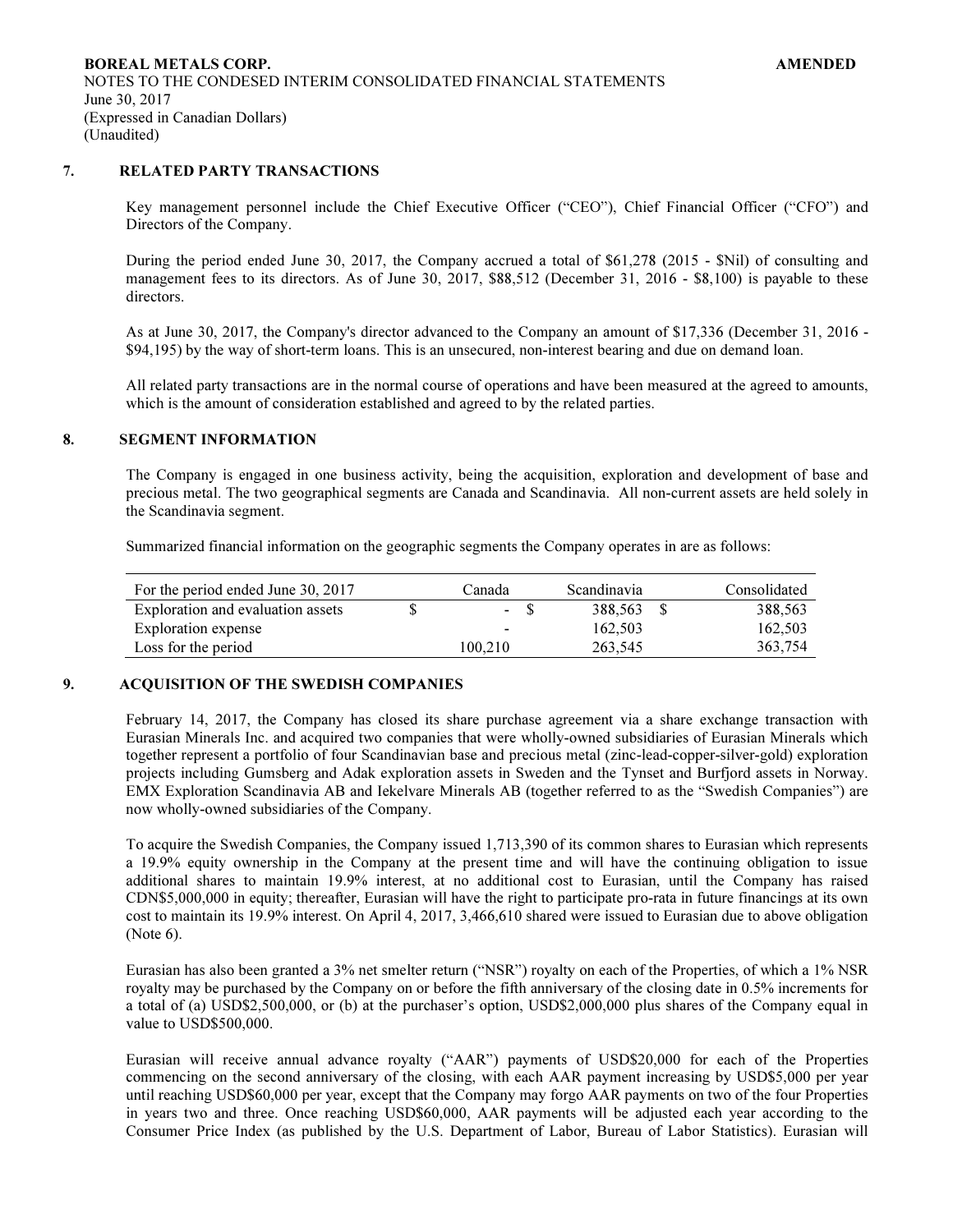receive a 0.5% NSR royalty on any new mineral exploration projects generated by the Company in Sweden or Norway, excluding projects acquired from a third party containing a mineral resource or reserve or an existing mining operation. Eurasian has the right to one seat on the Board of Directors of the Company.

Management has determined that this transaction does not qualify as a business combination. Accordingly, it was accounted for as an acquisition of assets. The fair value of the purchased assets was measured using the fair value of the issued common shares of the Company on the transaction date.

The following table summarizes the fair value of Swedish companies' identifiable assets and liabilities acquired at the date of acquisition:

| Net assets and liabilities acquired: |              |
|--------------------------------------|--------------|
| Cash                                 | \$<br>51,450 |
| <b>Accounts Receivable</b>           | 777          |
| Properties Acquisition Costs         | 215,233      |
| Trade and Other Payables             | (181,790)    |
| Total                                | \$<br>85,670 |
| Consideration paid:                  |              |
| Share capital                        | \$<br>85,670 |
|                                      |              |

## 10. FINANCIAL INSTRUMENTS AND RISK MANAGEMENT

### Financial instruments

Financial assets and liabilities are classified in the fair value hierarchy according to the lowest level of input that is significant to the fair value measurement. Assessment of the significance of a particular input to the fair value measurement requires judgement and may affect placement within the fair value hierarchy levels. The hierarchy is as follows:

- Level 1: quoted prices (unadjusted) in active markets for identical assets or liabilities.
- Level 2: inputs other than quoted prices included in Level 1 that are observable for the asset or liability, either directly (i.e., as prices) or indirectly (i.e., derived from prices).
- Level 3: inputs for the asset or liability that are not based on observable market data (unobservable inputs).

The fair value of cash and accounts payable and accrued liabilities and short-term loan from related party approximate their carrying amounts due to the short term nature of the financial instruments. Cash is classified as financial assets fair value through profit or loss and is measured using level 1 inputs of the fair value hierarchy. Accounts payable and accrued liabilities and short-term loan from related party are classified as financial liabilities fair value through profit or loss.

### Risk management

The Company is exposed to varying degrees to a variety of financial instrument related risks:

## Credit risk

Credit risk is the risk that the counterparty to a financial instrument will cause a financial loss for the Company by failing to discharge its obligations. The Company's credit risk is primarily attributable to its liquid financial assets including cash. The Company limits its exposure to credit risk on liquid financial assets through maintaining its cash with high-credit quality financial institutions.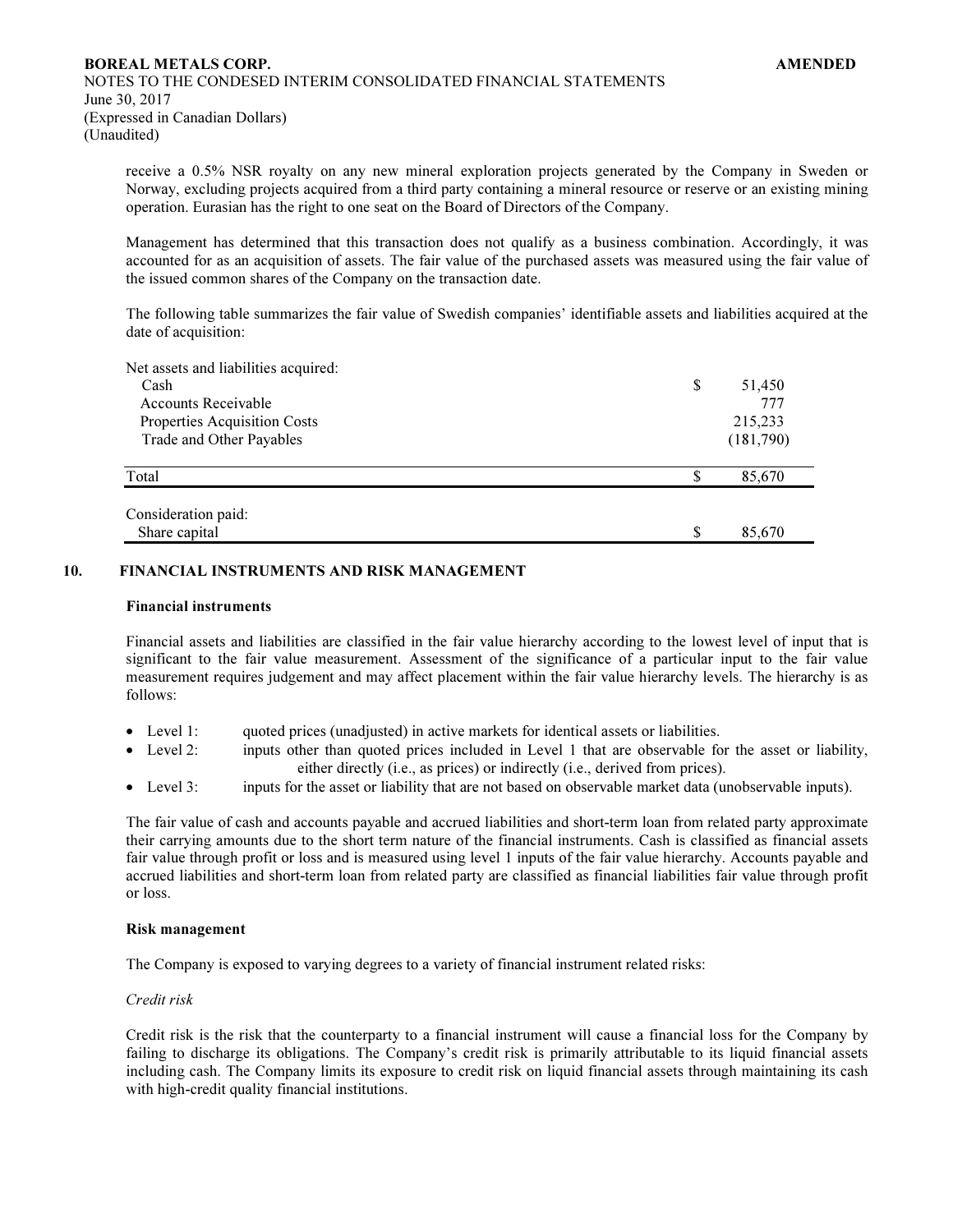#### Liquidity risk

Liquidity risk is the risk that the Company will not be able to meet its obligations associated with its financial liabilities. The Company's approach to managing liquidity risk is to ensure that it will have sufficient liquidity to meet liabilities when due. The Company is currently investigating financing opportunities so that it has sufficient liquidity to meet liabilities when due.

There can be no assurance the Company will be able to obtain required financing in the future on acceptable terms. The Company anticipates it will need additional capital in the future to finance on-going exploration of its properties, such capital to be derived from the completion of other equity financings. The Company has limited financial resources, has no source of operating income and has no assurance that additional funding will be available to it for future exploration and development of its project. The ability of the Company to arrange additional financing in the future will depend, in part, on the prevailing capital market conditions and exploration success. In recent years, the securities markets have experienced wide fluctuations in price which have not necessarily been related to the operating performance, underlying asset values or prospects of such companies. There can be no assurance that continual fluctuations in price will not occur. Any quoted market for the common shares may be subject to market trends generally, notwithstanding any potential success of the Company in creating revenue, cash flows or earnings.

#### Market risk

Market risk is the risk of loss that may arise from changes in market factors such as interest rates, foreign exchange rates, and commodity and equity prices.

#### Currency risk

The Company is exposed to financial risk related to fluctuations in foreign exchange rates. Foreign currency risk is limited to the portion of the Company's business transactions denominated in currencies other than the Canadian Dollar.

#### Interest rate risk

The Company's exposure to interest rate risk arises from the interest rate impact on cash. The Company's policy is to invest cash at floating rates of interest, in order to maintain liquidity, while achieving a satisfactory return for shareholders. There is minimal risk that the Company would recognize any loss as a result of a decrease in the fair value.

#### Price risk

The Company is exposed to price risk with respect to commodity prices. The Company closely monitors commodity prices to determine the appropriate course of action to be taken by the Company.

# 11. CAPITAL MANAGEMENT

The Company's objectives when managing capital are to safeguard the Company's ability to continue as a going concern in order to pursue the exploration and development of its mineral properties, acquire additional mineral property interests and to maintain a flexible capital structure which optimizes the costs of capital at an acceptable risk. In the management of capital, the Company includes the components of shareholders' equity.

The Company manages the capital structure and makes adjustments to it in light of changes in economic conditions and the risk characteristics of the underlying assets. To maintain or adjust the capital structure, the Company may attempt to issue new shares, issue debt, acquire or dispose of assets or adjust the amount of cash.

In order to facilitate the management of its capital requirements, the Company prepares annual expenditure budgets that are updated as necessary depending on various factors, including successful capital deployment and general industry conditions. The annual and updated budgets are approved by the Board of Directors.